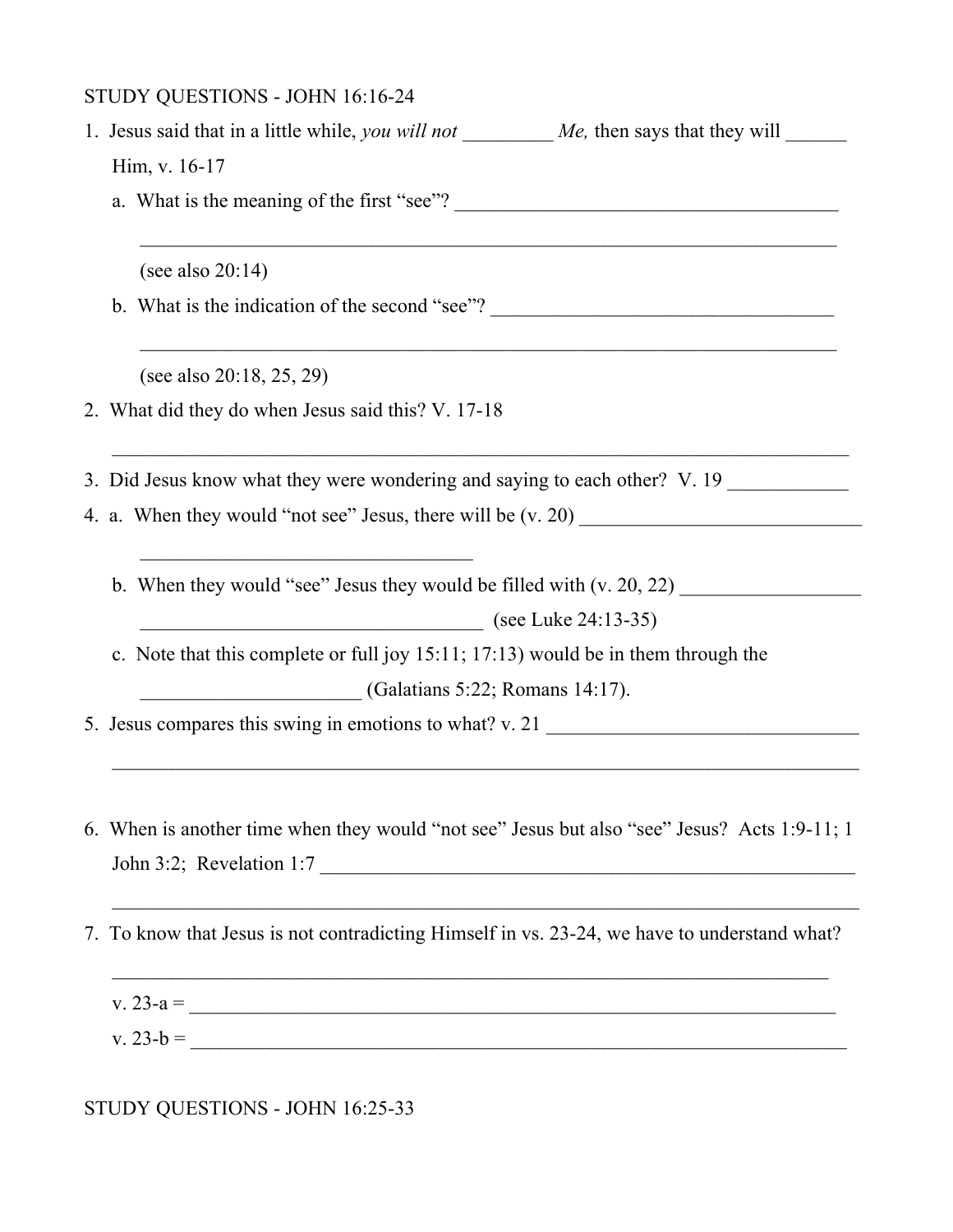- 1. It is likely that *in that day* (v. 23, 26) has reference to what?
	- a. This conclusion is drawn because of the following (see Matthew 28:18; Ephesians 1:19-23; Acts 2:38; 3:6)

 $\mathcal{L}_\text{max}$  , and the contribution of the contribution of the contribution of the contribution of the contribution of the contribution of the contribution of the contribution of the contribution of the contribution of t

2. Why would there be no need for them to "ask" (eratao) from the aspect of asking a question because you don't know the answer? (14:26; 16:13; 2 Peter 1:3)

 $\mathcal{L}_\text{max} = \frac{1}{2} \sum_{i=1}^n \mathcal{L}_\text{max}(\mathbf{z}_i - \mathbf{z}_i)$ 

 $\mathcal{L}_\text{max} = \frac{1}{2} \sum_{i=1}^n \mathcal{L}_\text{max}(\mathbf{z}_i - \mathbf{z}_i)$ 

- 3. Some of the things that will change when the Comforter comes to them are:
	- a. Jesus will not speak to them in \_\_\_\_\_\_\_\_\_\_\_\_\_\_\_\_\_\_\_ language, v. 25a (see Matthew 15:10-20; 16:5-12)
	- b. They will understand \_\_\_\_\_\_\_\_\_\_\_\_\_\_ about the Father, v. 25b
	- c. Jesus will not to the Father , v. 26, but they will ask of the Father for \_\_\_\_\_\_\_\_\_\_\_\_\_

Note: as Christians, we have the \_\_\_\_\_\_\_\_\_\_\_\_\_ of \_\_\_\_\_\_\_\_\_\_\_\_\_ to our Father for ourselves, as long we come \_\_\_\_\_\_\_\_\_\_\_\_\_\_\_\_\_\_\_\_\_\_\_\_ Jesus Christ (Hebrews 4:14-16;

Philippians 4:6-7).

- 4. What is significant about the statement: for the Father Himself loves (phileo is used here. Not agape as in John 14:23)  $you$ ?
- 5. The disciples make a bold declaration of faith in verse 29-30, but are they there yet? (Luke 22:33-34).
	- a. This is shown by what Jesus says is going to happen, . v 31-32
		- they will be  $\qquad \qquad \qquad$
		- they will leave Jesus \_\_\_\_\_\_\_\_\_\_\_\_\_\_\_\_\_